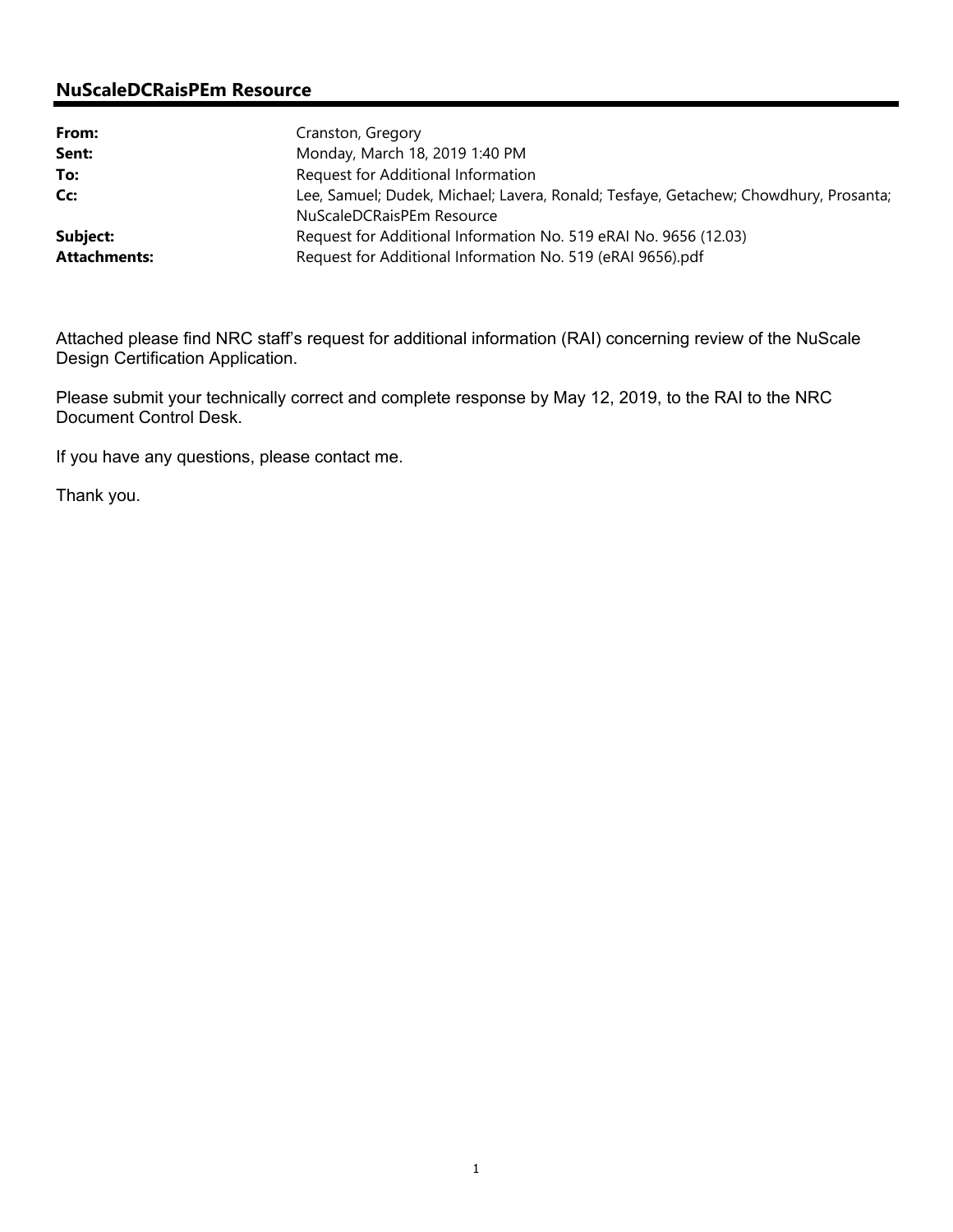| <b>Hearing Identifier:</b><br><b>Email Number:</b>                                                                                                                                                                                                                                                                                                                                                              | NuScale SMR DC RAI Public<br>567                                                                                                                                                                                                                                                                       |
|-----------------------------------------------------------------------------------------------------------------------------------------------------------------------------------------------------------------------------------------------------------------------------------------------------------------------------------------------------------------------------------------------------------------|--------------------------------------------------------------------------------------------------------------------------------------------------------------------------------------------------------------------------------------------------------------------------------------------------------|
| <b>Mail Envelope Properties</b>                                                                                                                                                                                                                                                                                                                                                                                 | (BN8PR09MB360306A07C518C7C011B7DEF90470)                                                                                                                                                                                                                                                               |
| Subject:<br><b>Sent Date:</b><br><b>Received Date:</b><br>From:                                                                                                                                                                                                                                                                                                                                                 | Request for Additional Information No. 519 eRAI No. 9656 (12.03)<br>3/18/2019 1:39:30 PM<br>3/18/2019 1:39:38 PM<br>Cranston, Gregory                                                                                                                                                                  |
| <b>Created By:</b>                                                                                                                                                                                                                                                                                                                                                                                              | Gregory.Cranston@nrc.gov                                                                                                                                                                                                                                                                               |
| <b>Recipients:</b><br>"Lee, Samuel" < Samuel.Lee@nrc.gov><br><b>Tracking Status: None</b><br>"Dudek, Michael" < Michael.Dudek@nrc.gov><br><b>Tracking Status: None</b><br>"Lavera, Ronald" <ronald.lavera@nrc.gov><br/><b>Tracking Status: None</b><br/><b>Tracking Status: None</b><br/><b>Tracking Status: None</b><br/><b>Tracking Status: None</b><br/><b>Tracking Status: None</b></ronald.lavera@nrc.gov> | "Tesfaye, Getachew" < Getachew. Tesfaye@nrc.gov><br>"Chowdhury, Prosanta" < Prosanta. Chowdhury@nrc.gov><br>"NuScaleDCRaisPEm Resource" <nuscaledcraispem.resource@nrc.gov><br/>"Request for Additional Information" <rai@nuscalepower.com></rai@nuscalepower.com></nuscaledcraispem.resource@nrc.gov> |
| <b>Post Office:</b>                                                                                                                                                                                                                                                                                                                                                                                             | BN8PR09MB3603.namprd09.prod.outlook.com                                                                                                                                                                                                                                                                |

**Files Size Bize** Date & Time MESSAGE 359 3/18/2019 1:39 3/18/2019 1:39:38 PM<br>If 164489 Request for Additional Information No. 519 (eRAI 9656).pdf

| <b>Options</b>              |          |
|-----------------------------|----------|
| <b>Priority:</b>            | Standard |
| <b>Return Notification:</b> | Nο       |
| <b>Reply Requested:</b>     | No       |
| <b>Sensitivity:</b>         | Normal   |
| <b>Expiration Date:</b>     |          |
| <b>Recipients Received:</b> |          |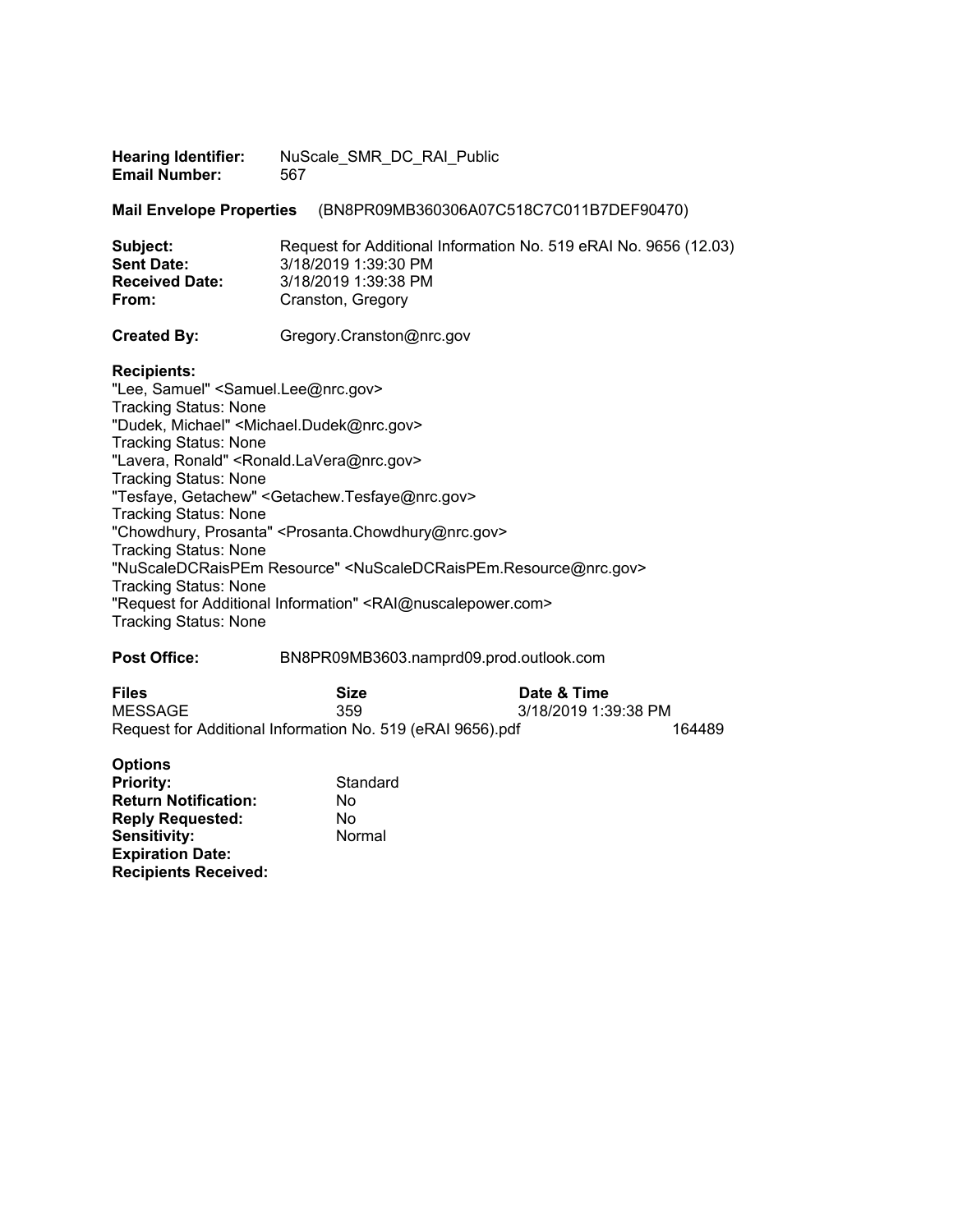# **Request for Additional Information No. 519 (eRAI 9656)**

Issue Date: 03/18/2019 Application Title: NuScale Standard Design Certification - 52-048 Operating Company: NuScale Power, LLC Docket No. 52-048 Review Section: 12.03-12.04 - Radiation Protection Design Features Application Section: 12.3

## QUESTIONS

### 12.03-63

#### **The Regulatory Requirements:**

- $\bullet$  10 CFR 52.47(a)(24) requires the applicant to provide a representative conceptual design for those portions of the plant for which the application does not seek certification, to aid the NRC in its review of the FSAR and to permit assessment of the adequacy of the interface requirements.
- 10 CFR 52.47(a)(25) requires the applicant to provide interface requirements to be met by those portions of the plant for which the application does not seek certification. These requirements must be sufficiently detailed to allow completion of the FSAR.
- 10 CFR 52.47(a)(26) requires the applicant to provide justification that compliance with the interface requirements 10 CFR 52.47(a)(25) is verifiable through inspections, tests, or analyses. The method to be used for verification of interface requirements must be included as part of the proposed ITAAC.
- NUREG-0800 Standard Review Plan (SRP) Section 14.3 "Inspections, Tests, Analyses, and Acceptance Criteria," indicates that the "Interface Requirements" section of Tier 1 specifies interface requirements that should be met by the site-specific portions of a facility that are not within the scope of the certified design. The interface requirements in the DCD define the design attributes and performance characteristics that ensure that the site-specific portion of the design is in conformance with the certified design. Interface requirements are defined for: (a) systems that are entirely outside the scope of the design, and (b) the out-of-scope portions of those systems that are only partially within the scope of the standard design. In some cases, the scope of the standard design requires that the DCD contain information that was supplied by a utility in the past. However, simply because design information may be traditionally "licensee-supplied" does not mean that it is "out-of-scope" of the standard design. Top-level interface requirements are specified in Tier 1, more detailed interface requirements may be specified in Tier 2, but they should be consistent with the Tier 1 information.
- NuScale DSRS Section 12.3 "Radiation Protection Design Feature, "states in the specific acceptance criteria that areas inside the plant structures should be subdivided into radiation zones, with maximum design dose rate zones and the criteria used in selecting maximum dose rates identified.

#### **Background:**

In RAI-9295 Question 12.03-55 dated 30 April 2018, NuScale DCD Tier 2, the staff identified that DCD Revision 0, Figure 12.3-1g "Reactor Building Radiation Zone Map - 100' Elevation," shows that the area between column lines RX4 and RX6 (east and west of the reactor pool), RXA and RXB (north of the reactor pool) and between column lines RXD and RXE (south of the reactor pool) as depicted on DCD Figure 1.2-216, "Reactor Building 100'-0" Elevation" as Steam Galleries, Rooms 010- 411 and 010-418 respectively, are labelled as a Radiation Zone 0. DCD Tier 2, Revision 0, Table 12.3-1 "Normal Operation Radiation Zone Designations, " shows that areas designated as radiation Zone 0 have dose rates ≤ 0.05 mrem/hr. However, NuScale DCA Tier 2, Revision 0, Table 3C-6: "Normal Operating Environmental Conditions," states that the 60 Years Integrated N Dose (rads) for the area outside of the containment vessel and under the bioshield is 1.85E6 rads (3.7 rads/hour). Figure 12.3-1g depicts the areas under the bioshield as a radiation Zone VI (dose rates ≥ 1 rad/hr and ≤ 500 rad/hr from Table 12.3-1.)

The staff noted that there are several large penetrations (e.g., main steam line, feedwater, ventilation ducts) that penetrate the Bioshield shielding wall that could lead to higher dose rates in the RXB Steam Gallery area as a result of radiation streaming effects. The staff asked the applicant to explain/justify the methods, models, and assumptions used to calculate the radiation sources that were used to determine the radiation zones depicted in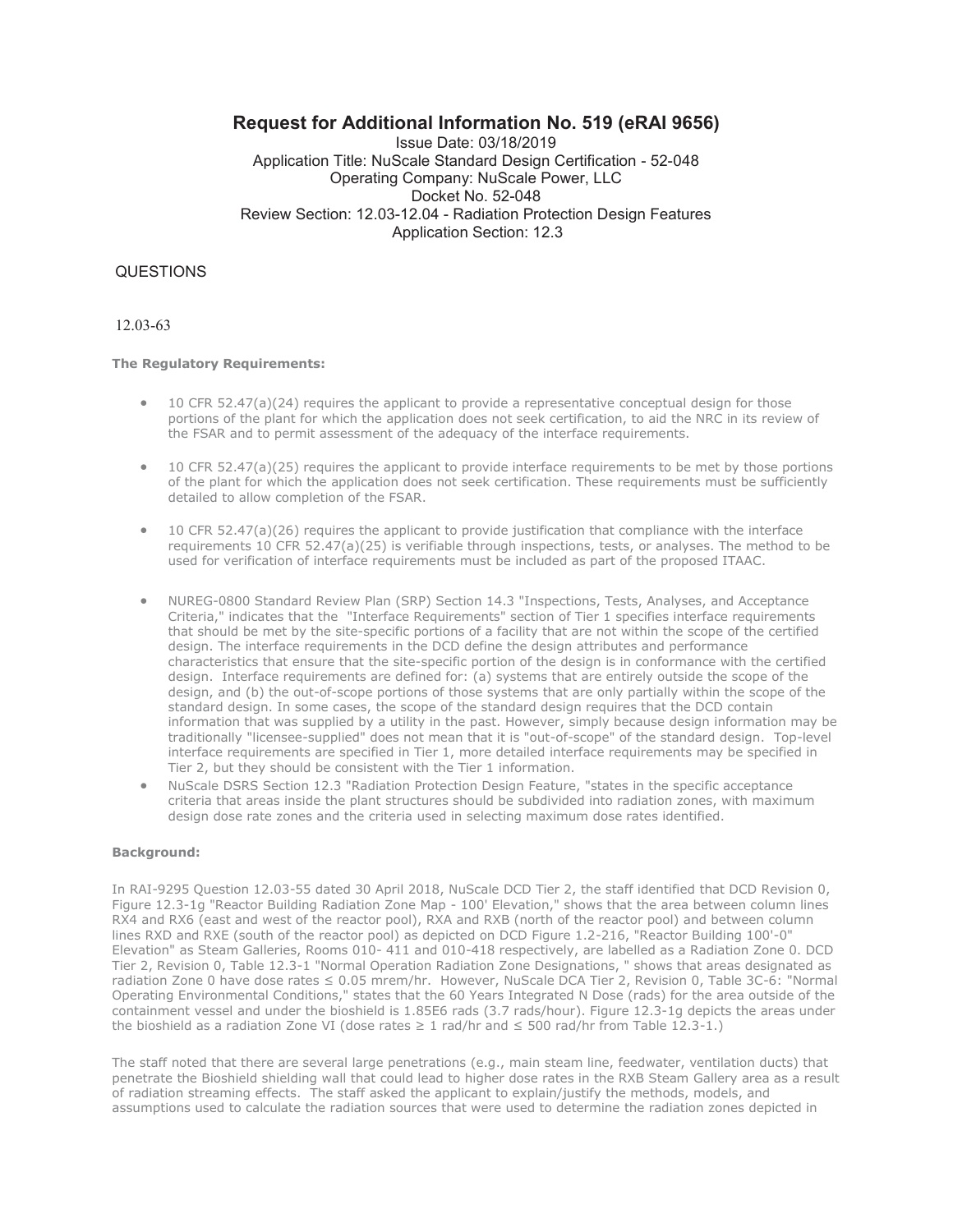DCD Chapter 12.3, and to provide appropriate and sufficient information, including shielding, absorption, and attenuation effects, to justify significant decreases in dose in the adjacent radiation zones (e.g., the RXB Steam Galleries).

The applicant's response to RAI-9295 Question 12.03-55 dated 8 May 2018 (ADAMS Accession No. ML18128A390), stated:

- FSAR Figures 3.6-16 and 3.6-17 are labeled as "Postulated" and "COL applicant scope" because the actual pipe routing and penetration shielding has not yet been finalized, and has been identified as COLA scope.
- FSAR Section 12.3.1.2.3 Penetrations and FSAR Section 12.3.2.2 Design Considerations, state that shield wall penetrations may be configured and shielded, as necessary, to prevent excessive radiation streaming into accessible spaces.
- The details of the NuScale penetrations and penetration shielding design are not finalized, but will be finalized during a future design phase. The NuScale design is not unique in this respect and the detailed design of shield wall penetration compensatory measures will utilize standard industry practices to ensure the design complies with the FSAR.

The applicant's supplemental response to RAI-9295 Question 12.03-55 dated 23 August 2018 (ADAMS Accession No. ML18235A648), proposed adding COL Item 12.3-8, stating:

*"A COL applicant that references the NuScale Power Plant design certification will describe the radiation shielding design measures used to compensate for the main steam and main feedwater piping penetrations through the Reactor Building pool wall between the NuScale Power Module bays and the Reactor Building steam galleries near the 100 ft elevation."*

They also included this new proposed COL Item in Table 1.8-2: "Combined License Information Items."

#### Key Issue:

In a supplemental response to RAI 9295, Question 12.03-55 dated 23 August 2018 (ADAMS Accession No. ML18235A648), NuScale states that the portion of the shielding referenced is the responsibility of the COL applicant. In the DCA, NuScale provides COL Item 12.3-8. In reviewing the RAI response and the proposed COL item, the staff did not identify an applicable regulatory requirement in 10 CFR 52.79 that would provide the regulatory basis for the review of the subject shielding in a subsequent COL application. Instead, NuScale's acknowledgement that the details of the design of the wall, including penetration locations and sizing, will be finalized at a later time after the design certification, appears to align with the concept of a conceptual design item (CDI) in accordance with 10 CFR 52.47(a)(24). 10 CFR 52.47(a)(25) requires that an interface requirement be established for CDIs. NuScale has provided Table 1.8-1: "Summary of NuScale Certified Design Interfaces with Remainder of Plant listing the interface requirements for its design.

In addition, the staff notes that the proposed COL Item 12.3-8, only addresses the Main Steam and Main Feedwater lines, and does not address the large HVAC duct penetrations.

The applicant stated that the portion of the shielding referenced within RAI 9295 is the responsibility of the COL Applicant, and will be finalized during a future design phase. However, the applicant did not provide the Interface Requirements, as described in SRP Section 14.3 and as required by 10 CFR 52.47(a)(25), and would need to address 10 CFR 52.47(a)(26) for any interface requirements developed.

#### Question:

To facilitate staff understanding of the application information in support of its reasonable assurance review regarding the identification of radiation shielding design interfaces consistent with 10 CFR 52.47(a)(24), 10 CFR 52.47(a)(25) and 10 CFR 52.47(a)(26) and 10 CFR 52.79:

A. Option 1